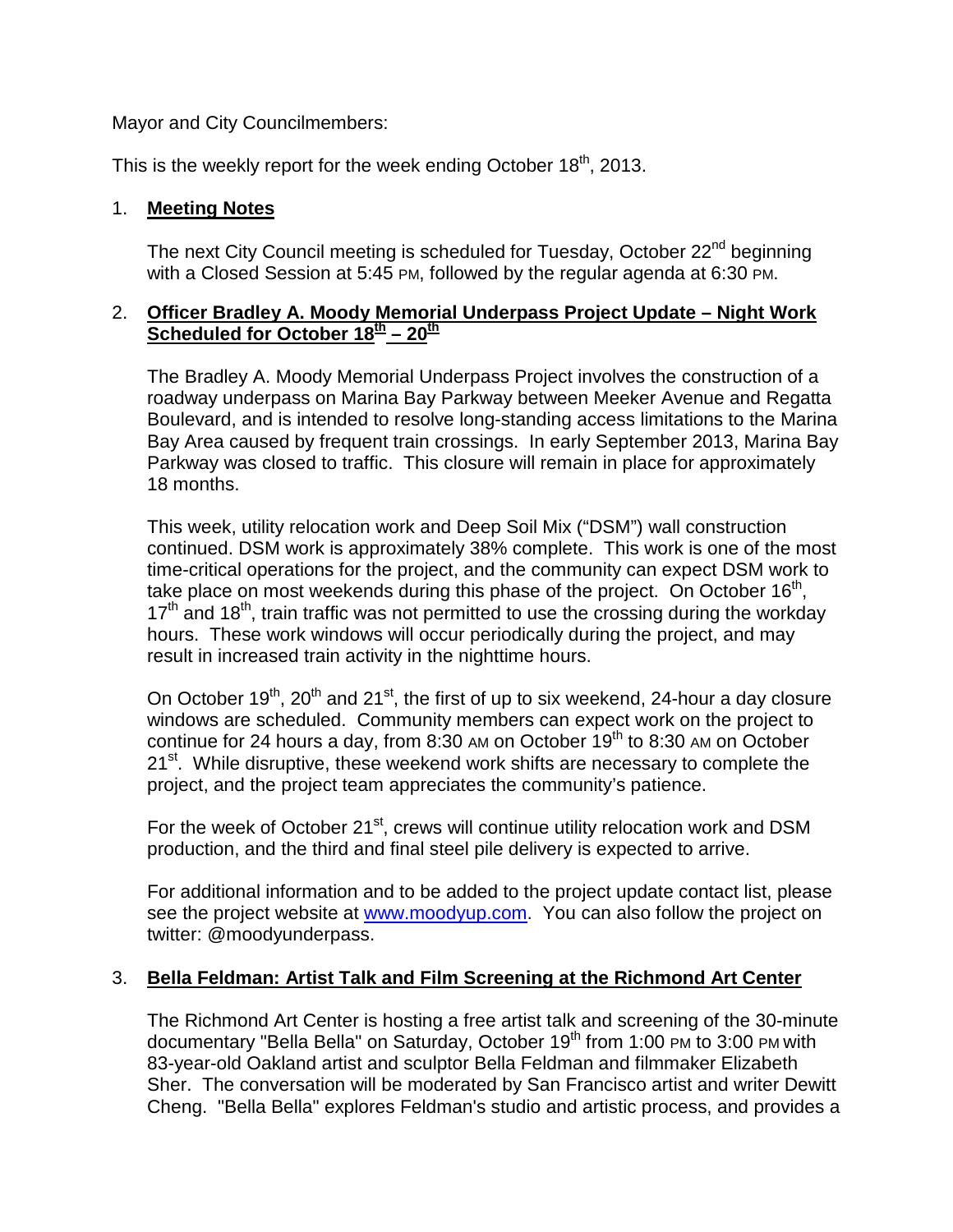unique and candid view of a vibrant artist who has made major contributions to Bay Area art. This event is in conjunction with the retrospective Bella: A 50-year survey of the work of Bella Feldman, which is on view at the Art Center through November  $15^{\text{th}}$ .



The Richmond Art Center hosted the monthly Council of Industries lunch this past Wednesday, and, as a result, I had a chance to see the Bella Feldman exhibit. It is quite remarkable and well worth a visit to the gallery, even if you are unable to attend the "artist talk" on Saturday.

#### 4. **Only One Week Away: Belding Garcia Playground Build Day on Saturday,**  October  $26<sup>th</sup>$  !

Saturday, October 26<sup>th</sup>, is *Make a Difference Day*, the largest day of national community service. On this day, volunteers around the nation will work in their communities to improve the lives of others. From 8:00 AM to 4:00 PM on October  $26<sup>th</sup>$ , the Richmond community is invited to join residents of the Belding Woods neighborhood and community partners as they rebuild the Belding-Garcia Playground located at 17<sup>th</sup> Street and Coalinga Avenue. The new playground will provide children, ages 2 to 12, and families with a positive, safe, and fun environment.

In addition to planning the playground, residents from the surrounding neighborhood joined the project planning team to decide what side projects will be built to accompany the new playground. The selected side projects include a new sandbox, a shaded picnic area, a seating wall, trees and plants around the park, a painted pathway on which children will be able to ride their bikes, and, lastly, a new entrance in which a piece of the old playground will be used to maintain the parks history.

At the design day that took place this past July  $11^{th}$ , the project team listened to the requests of the children. One of the main requests from the children was a skate park, and the children stated "we don't need anything fancy just something to skate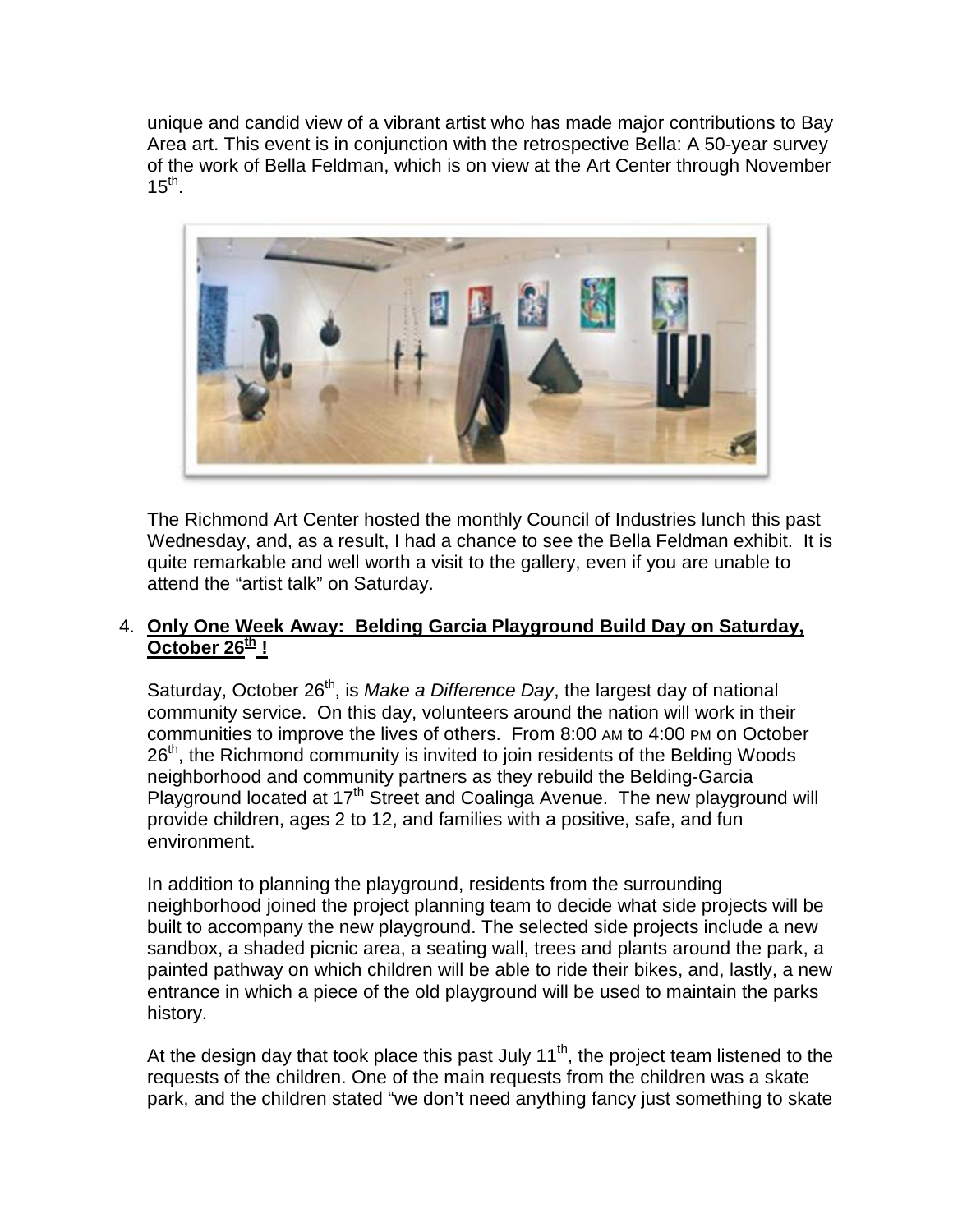on." The team reviewed the request and learned that funding was \$5,000 short of meeting this need. The outcome was presented to the funder, Livie and Luca, and they could not resist writing a check for the additional \$5,000. Because of the generosity of Livie and Luca, a skate park will be added to the new park after the build day.

Livie and Luca's generosity has supported the dream of many children who live in the Belding-Garcia neighborhood, not only with funding, but also with input on design, and involving their staff throughout the entire process. They will be flying in 13 of their staff members to help on build day. Their staff will be traveling from Iceland, Mexico, Los Angeles, Alabama, Georgia, New York, North Carolina, and Massachusetts.

We learned this past week that Kaiser, which has been a consistent supporter of the Richmond community for many years, will be donating \$5,000 to the project, which will be used to provide the volunteers with breakfast, lunch and musical entertainment throughout the workday.

We hope you will join us on October  $26<sup>th</sup>$  as all skill levels and talents are welcome and no experience is necessary. There are a variety of opportunities for volunteers to make a positive impact. Volunteers are needed to assist with building playground equipment pieces, serving food, registering fellow volunteers, and leading activities for children.

Register today to volunteer at [Playground!.](http://beldinggarciaplayground.eventbrite.com/) Please contact Alicia Nightengale at (510) 620-5460 or Bertha Romo at (510) 620-5535 for more information.

We look forward to seeing you on Saturday, October 26<sup>th</sup>!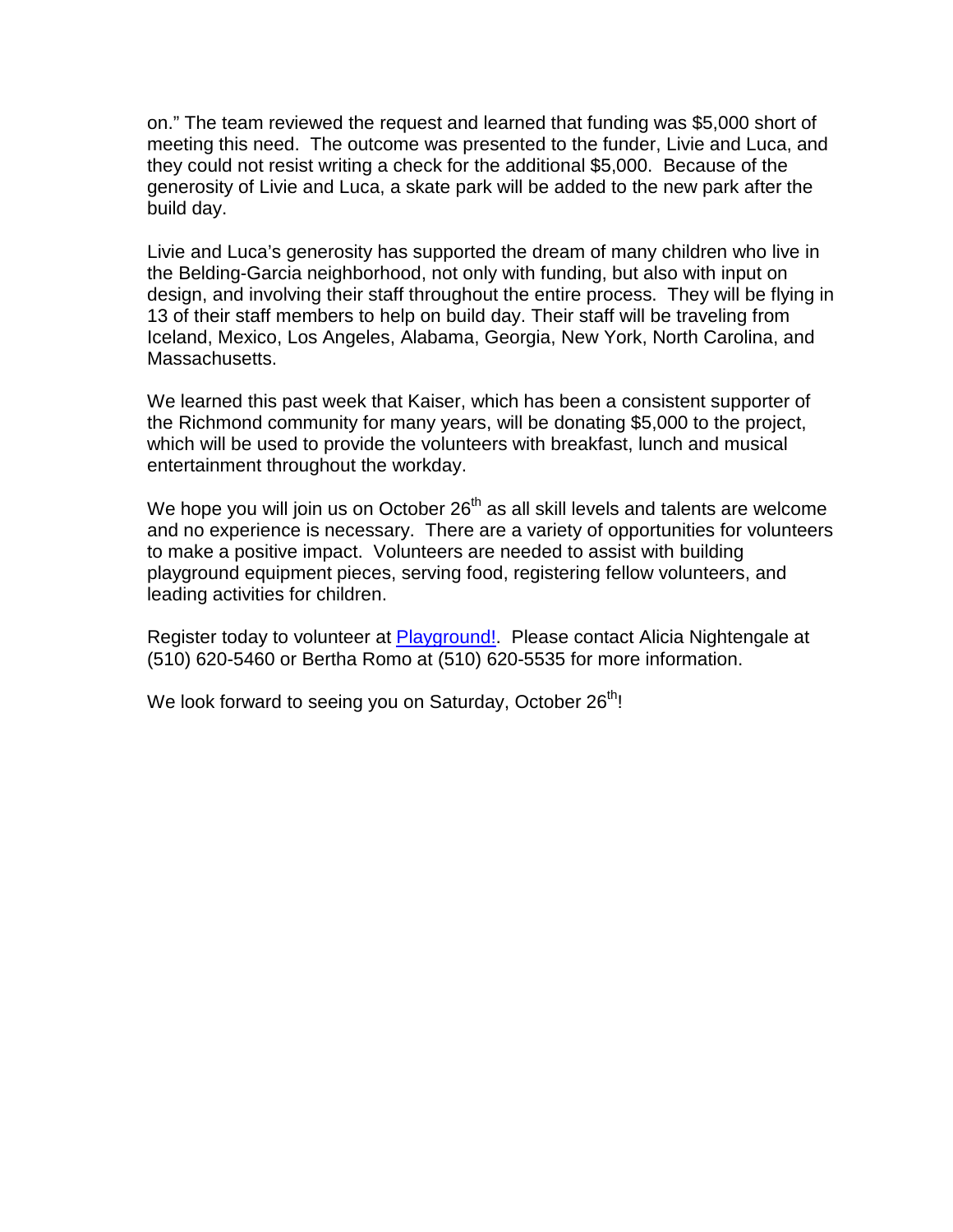

## 5. **"The City Manager Chronicles"**

When my children were substantially younger, they would occasionally ask me what I did all day when I went to work. Now they are able to describe what I do with at least some degree of knowledge, but, given their age and education, they do so with a certain degree of sarcasm mixed with eye-rolling.

Nonetheless, it occurred to me that many readers of this weekly report really have no knowledge of what I do on a daily basis. Most of my time is spent in meetings involving individuals from both inside and outside the organization, and it would be very difficult to chronicle the wide range of these discussions. However, I thought that, just as our Public Works Department and Recreation Department dutifully list for this report the many projects and program highlights in which they are involved during their week, I would list some of the topics for meetings that I have recently attended in the hope that it provides an idea of the varied issues with which our organization deals routinely.

Meeting topics during the past two weeks have included: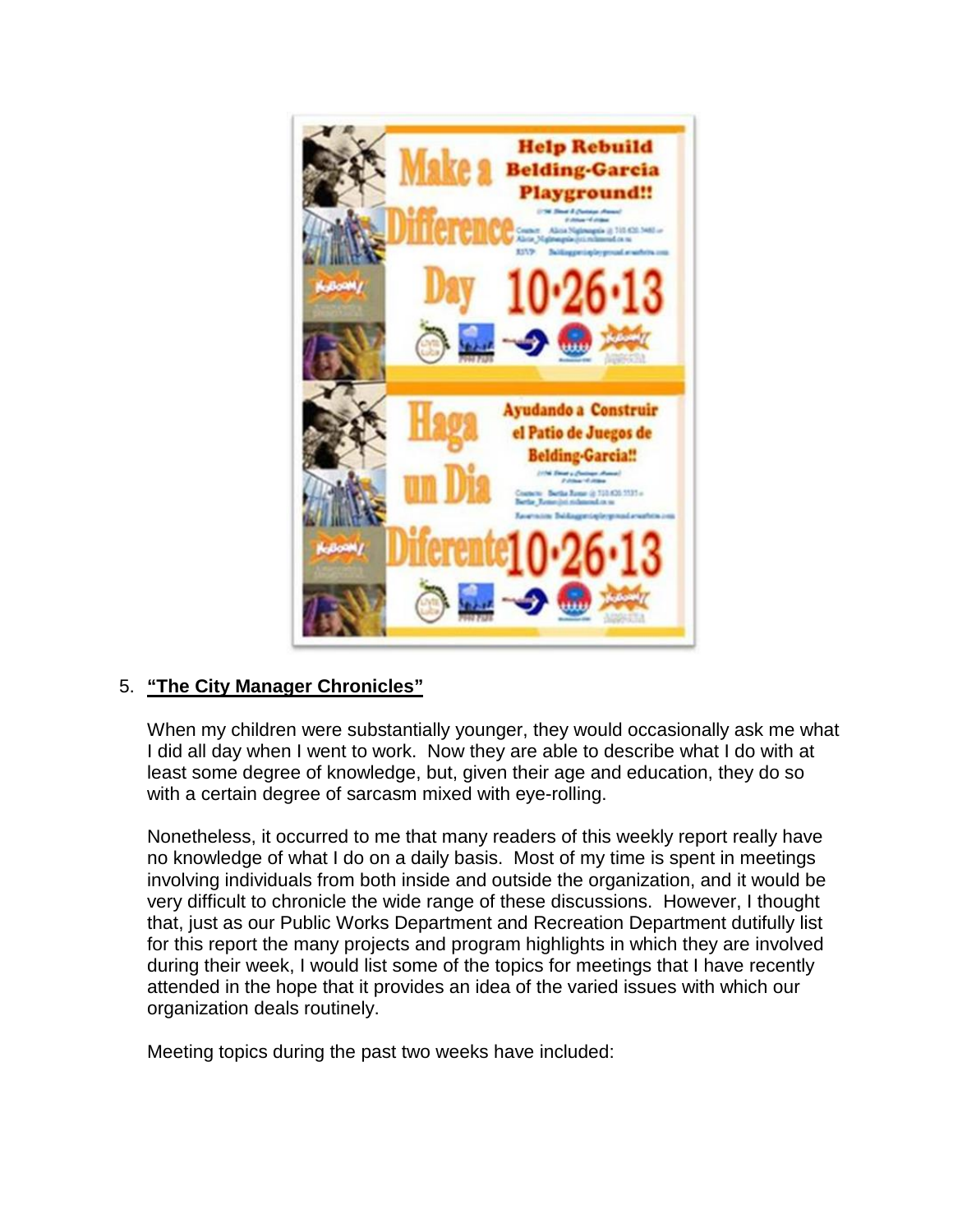- Reviewing rate models for solid waste collection and post collection agreements;
- Discussing the future organization of the West Contra Costa Integrated Waste Management Authority;
- Discussing several real estate development proposals;
- Discussing the budget for risk management programs;
- Monitoring the status of the Richmond Bay Campus entitlement process, and discussing strategies for long-term funding for development of the campus;
- Reviewing and discussing internal control procedures for the Library;
- Discussing building code issues regarding a particular development proposal;
- Discussing programmatic issues regarding the Housing Authority operations;
- Attending a monthly meeting of Contra Costa County city managers;
- Attending a quarterly meeting with the leadership from the City's various bargaining units to provide a financial update regarding the City;
- Meeting with representatives of the Chamber of Commerce to provide information regarding the mortgage acquisition strategy;
- Reviewing strategies for facilitating the initiation of ferry service to Richmond;
- Meeting to discuss Port business proposals;
- Meeting with *San Francisco Business Times* representatives to discuss (and celebrate) the City's recent advertising supplement;
- Attending the monthly Council of Industries lunch meeting; and
- Attending the monthly meeting that I have with the School Superintendent to discuss items of mutual interest.

These meetings were in addition to attending the regular management staff meeting, agenda planning, reviewing staff reports to the City Council, doing department head "check-ins," having discussions on various personnel matters, and having short discussions with staff, community members, members of the press, etc. As always, there was an interesting variety of activities during the past two weeks.

Please feel free to contact me if you have any questions about the substance of these or any other topics.

# 6. **Status Report on Capital Improvement Projects**

I have attached for your information the [status](http://www.ci.richmond.ca.us/DocumentCenter/View/27758) report concerning Capital Improvement Projects (CIP) for the month of September.

## 7. **Draft Richmond Livable Corridors Form-Based Code Available for Public Comment**

The Planning Department has announced the availability of the Draft Richmond Livable Corridors Form-Based Code (FBC). The FBC will replace the existing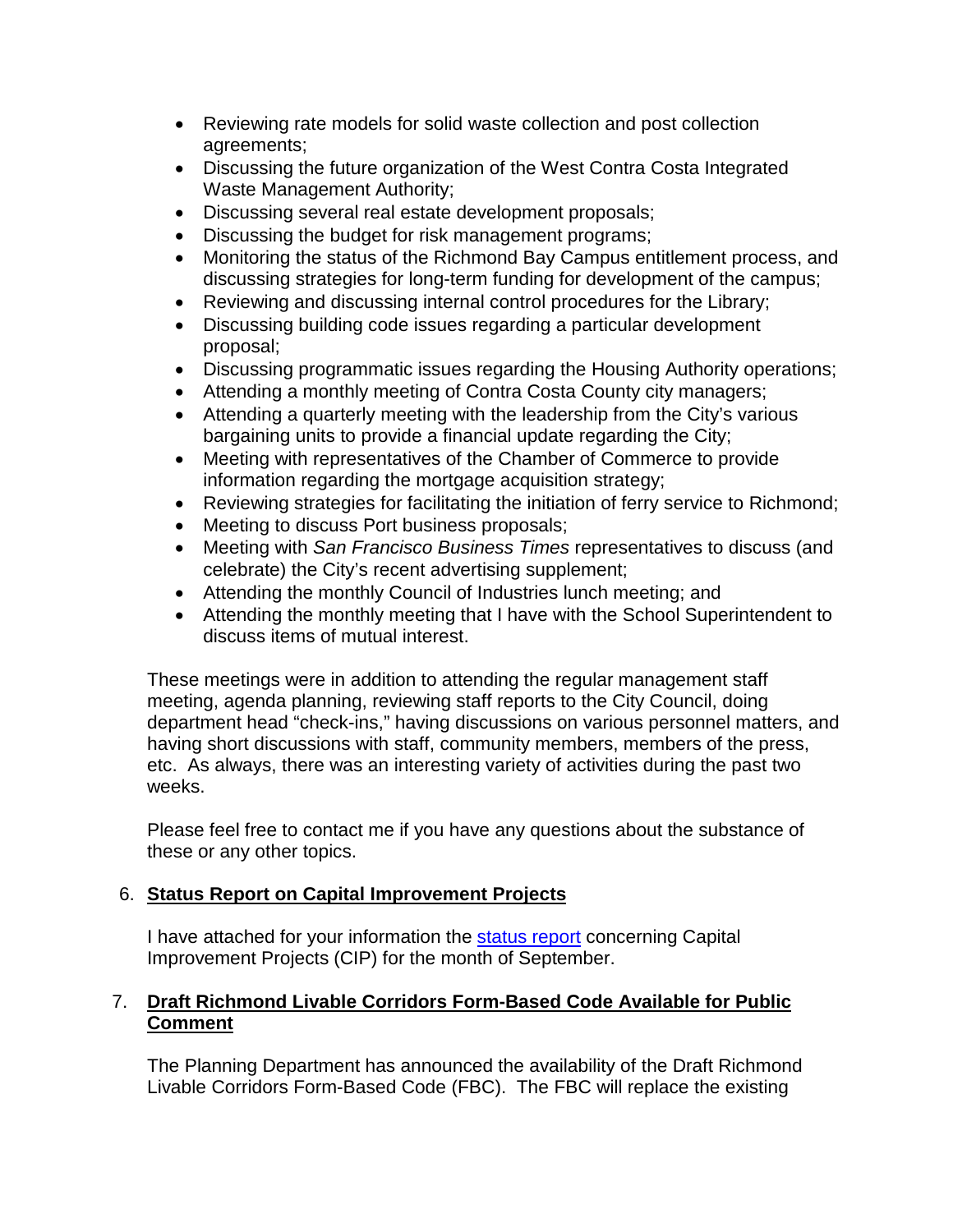zoning and set the rules for development along San Pablo Avenue, Macdonald Avenue, and 23<sup>rd</sup> Street and their surrounding areas.

The draft FBC is available online at [draft livable corridors.](http://www.ci.richmond.ca.us/DocumentCenter/View/27685) Hard copies are also available for viewing at the Planning Division Counter at 450 Civic Center Plaza, 2<sup>nd</sup> Floor, and at the Richmond Main Library at 325 Civic Center Plaza. The public review and comment period will be from October  $9<sup>th</sup>$  through December  $9<sup>th</sup>$ , 2013.

Written or emailed comments should be sent to:

Lina Velasco, Senior Planner Richmond Planning Division 450 Civic Center Plaza Richmond, CA 94804 [Lina\\_Velasco@ci.richmond.ca.us](mailto:Lina_Velasco@ci.richmond.ca.us)

This project is funded in part by a Sustainable Communities Planning Grant awarded by the California Strategic Growth Council.

#### 8. **Richmond Health in All Policies Workshop**

Health in All Policies, or "healthy public policy," is based on the idea that health starts in the places where people live, work, learn, and play, and that individual and community health is influenced by more than just individual choices. One's physical and psychosocial environment, culture, government, etc. all play a role in influencing and determining both individual and population health. Health in All Policies (HiAP) is the integrated and comprehensive approach to bring health, wellbeing, and equity considerations into the development and implementation of policies, programs, and services of traditionally non-health related government systems or agencies.

The Richmond City Council adopted Health in All Policies as Richmond policy, and we will be working to implement its principles throughout the community. To learn more about HiAP, and to see how you can get involved, please consider attending the upcoming HiAP workshop hosted by the City of Richmond's Health Initiatives on Thursday, October 24<sup>th</sup> at 6:00 PM in the Richmond City Council Chambers.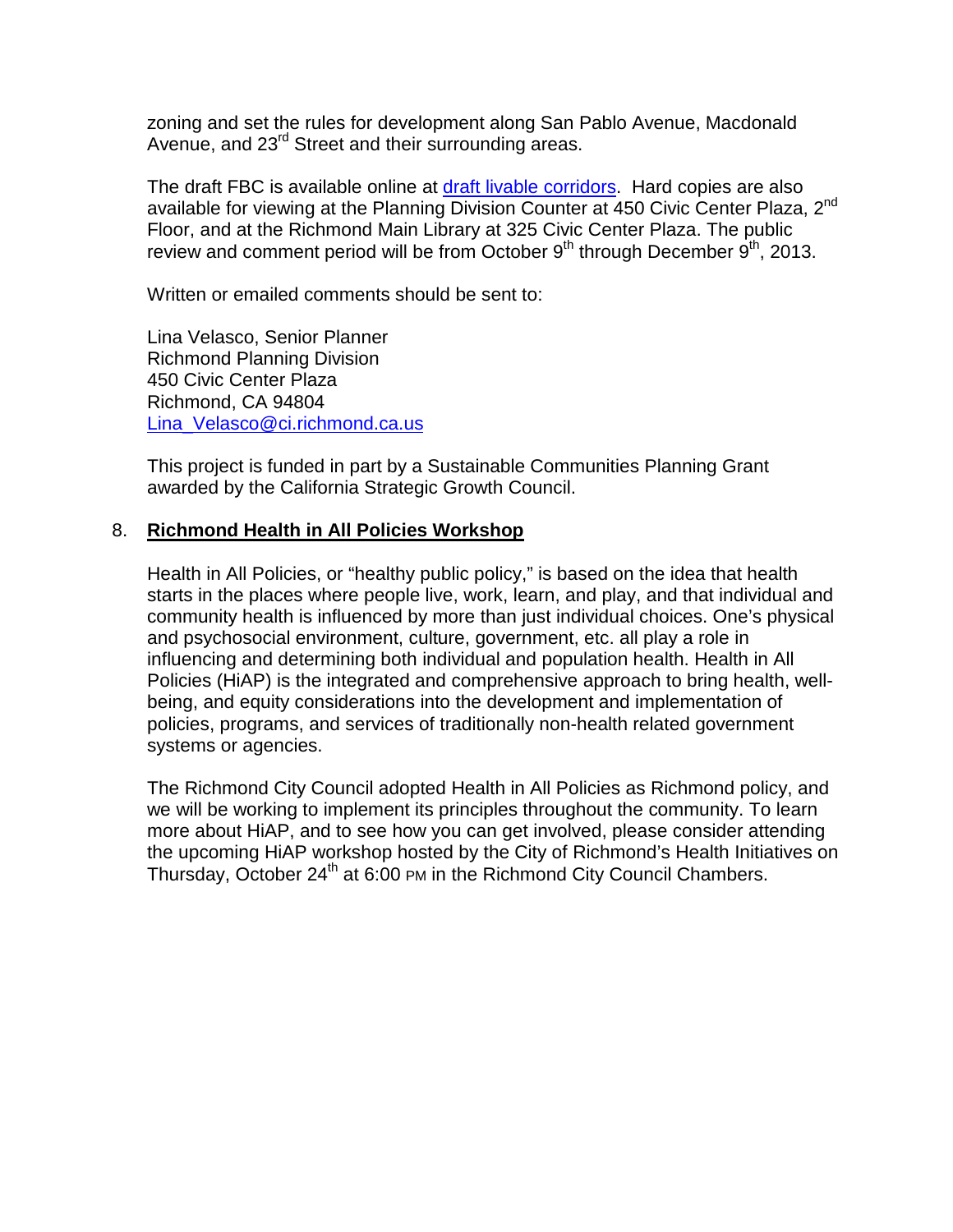![](_page_6_Picture_0.jpeg)

# 9. **Richmond! Your Home Front for Business**

The City of Richmond partnered with the Richmond Convention and Visitors Bureau and the *San Francisco Business Times* to create a special advertising supplement to their September 13, 2013, publication: *Richmond! Your Home Front for Business*. This advertising supplement is designed to highlight the diverse, burgeoning industries that are recognizing Richmond as the best business option in the Bay Area.

Richmond's strategic, central location, sensible real estate values, tax incentives and welcoming climate are all contributing factors to the city's broad based business and industrial growth. And the city's diverse neighborhoods, pristine marinas, recreational and cultural amenities, and more miles of shoreline than any other city in the Bay Area, make Richmond among the most unique communities in California.

You are invited to review a copy of *Richmond! Your Home Front for Business* on the City's website at [www.ci.richmond.ca.us](http://www.ci.richmond.ca.us/) to read about the Bay Area's best kept secret and to see what's causing a new energy in Richmond. Hard copies of this publication are also available at City Hall.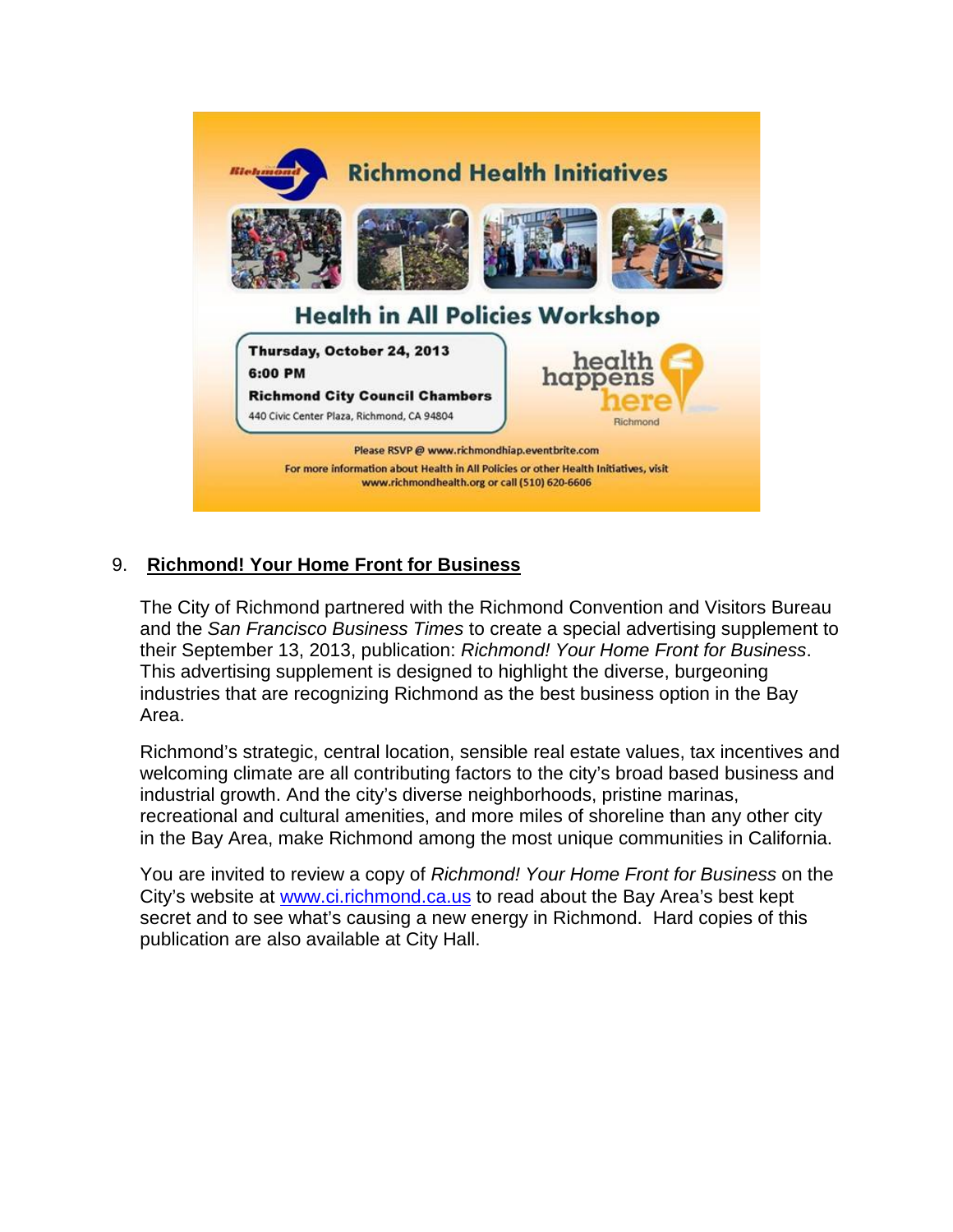![](_page_7_Picture_0.jpeg)

## 10.**2013 Community Survey Available to All Richmond Residents to Complete**

If your household was not one of the 3,000 households selected to receive the survey, but you would like to provide feedback to the city, then now is your chance. The 2013 Richmond Community Survey can now be completed by ALL Richmond residents by accessing the links below.

- English:<http://www.n-r-c.com/survey/richmond2013survey.htm>
- Spanish:<http://www.n-r-c.com/survey/richmond2013encuesta.htm>

Feel free to contact LaShonda Wilson-White in the City Manager's office at (510) 620-6828 with questions, comments, or to obtain a paper copy of the survey. Your input can help make the City of Richmond a better place to live, work and play. The survey will only be available through the month of October. We currently have over 300 surveys submitted and we look forward to receiving your feedback!

## 11. **Affordable Care Act Open Enrollment Now Available**

Open Enrollment for Covered California began October 1, 2013. To begin your enrollment, please call the Covered California's telephone help line at 1-800-300- 1506 or visit the Covered California website at [https://www.coveredca.com/.](https://www.coveredca.com/) Interpreters in multiple languages are available on the telephone help line.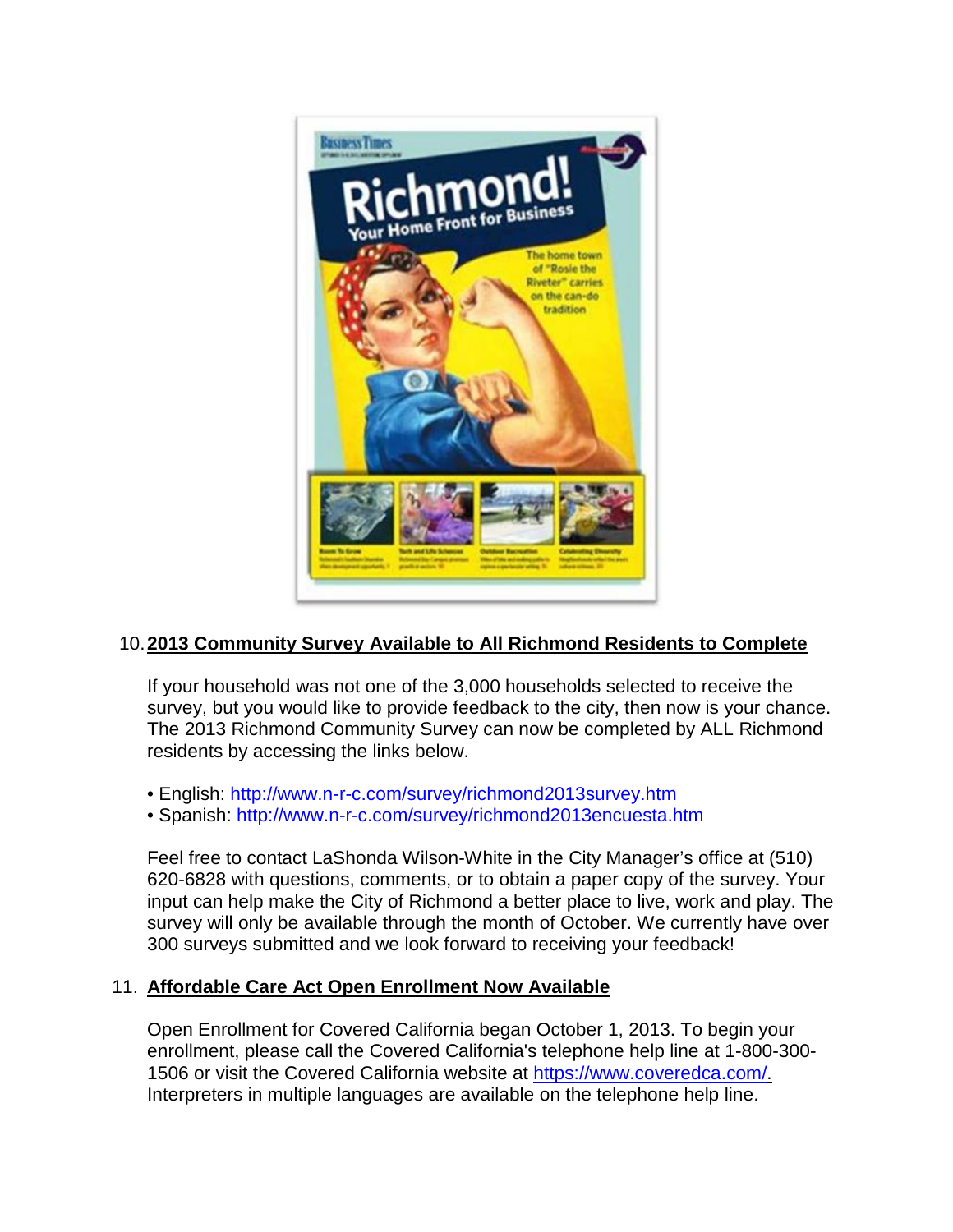A few important things to know:

- Open enrollment is October 1 March 31, coverage can begin January 1, 2014.
- [Coveredca.com](https://www.coveredca.com/) will allow consumers to make apples-to-apples comparisons of plans before enrolling, including premiums, deductibles and out-of-pocket expenses.
- Many Californians will qualify for financial assistance to help make premiums more affordable.
- Covered CA recommends having the following household information available when enrolling: contact information for all household members applying for coverage, ID numbers such as social security or immigration information, income and tax filing status.

Affordable Care Act Frequently Asked Questions addressed by Contra Costa Health Services can be found at [http://cchealth.org/aca/faq.php.](http://cchealth.org/aca/faq.php)

Please consider these other Affordable Care Act resources for Richmond and Contra Costa County residents:

| <b>Resource</b>               | <b>Website</b>                 | <b>Phone</b>     |
|-------------------------------|--------------------------------|------------------|
| Contra Costa Health           |                                |                  |
| Services:                     | http://cchealth.org/aca/       | n/a              |
| Health Care Reform and        |                                |                  |
| <b>Contra Costa Residents</b> |                                |                  |
| <b>Community Clinic</b>       |                                |                  |
| Consortium: Morgan            | http://clinicconsortium.org/   | $(510)$ 233-6230 |
| Westfall or Jennifer          |                                |                  |
| Arevalo                       |                                |                  |
| Lifelong Medical Care:        | http://www.lifelongmedical.org | $(510)$ 231-9816 |
| <b>Enrollment Department</b>  |                                |                  |
|                               |                                |                  |

![](_page_8_Picture_8.jpeg)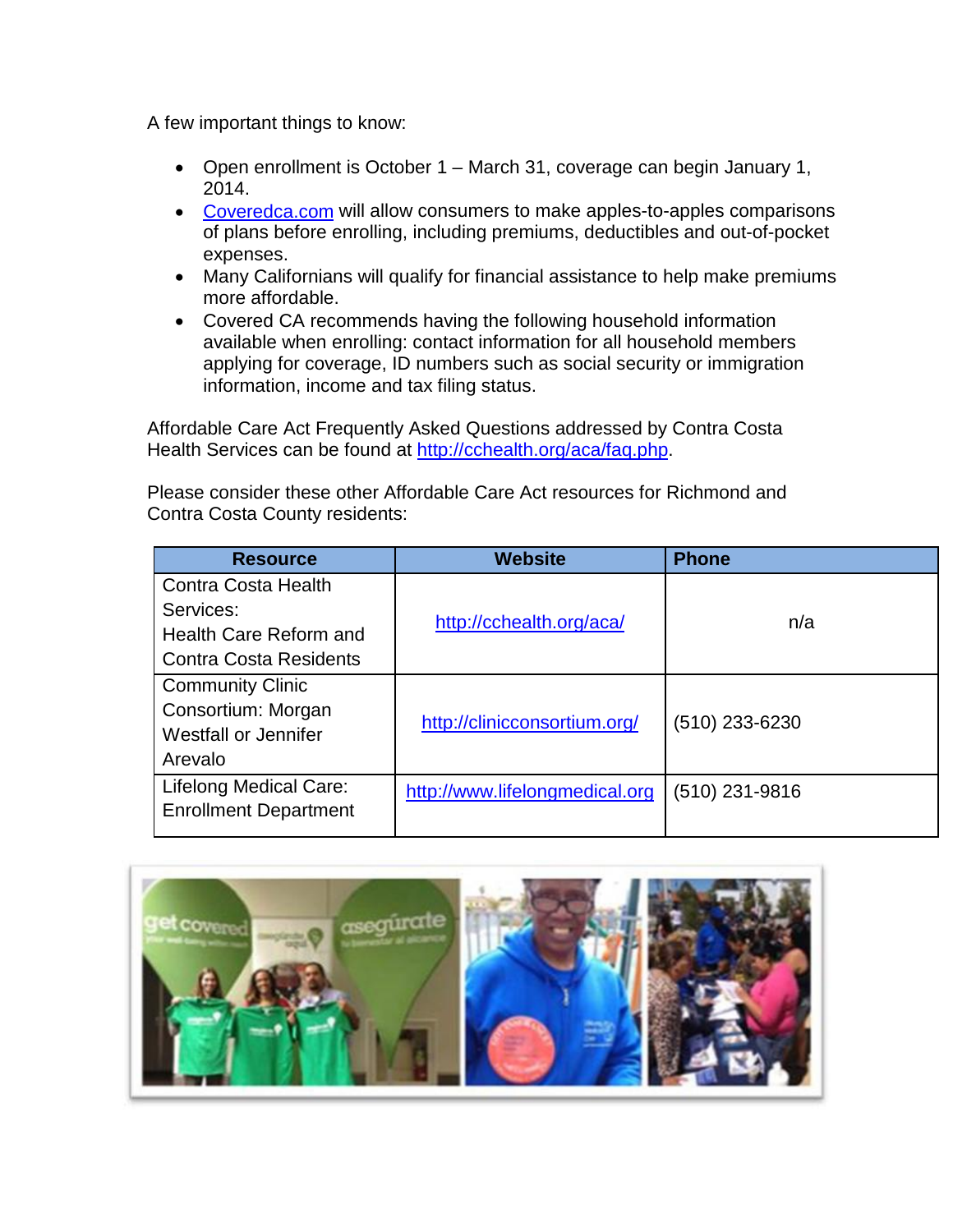#### 12.**Affordable Care Act Workshop**

On Wednesday, October  $30<sup>th</sup>$ , at 6:00 PM, the City of Richmond is co-hosting a workshop to engage residents on the Affordable Care Act (ACA). Participants will have the opportunity to learn about how the ACA will be implemented in California, an overview of the Low-Income Health Program (LIHP), and health services that are provided for all ages from LifeLong Medical Care. Refreshments will be served at 5:30 PM.

![](_page_9_Picture_2.jpeg)

#### What does the Affordable Care Act mean for you?

Learn About:

- · Affordable Care Act: What's changed and what's to come
- · Low Income Health Program (LIHP) overview: Who is eligible and where to apply.
- · Lifelong Medical Care Health Services for all ages

![](_page_9_Picture_8.jpeg)

ЛI

![](_page_9_Picture_9.jpeg)

![](_page_9_Picture_10.jpeg)

ACCE-Alliance of Californians for Community Empowerment<br>www.calorganize.org | Phone (415) 377-9037 322 Harbour Way #25, Richmond, CA 94801

![](_page_9_Picture_12.jpeg)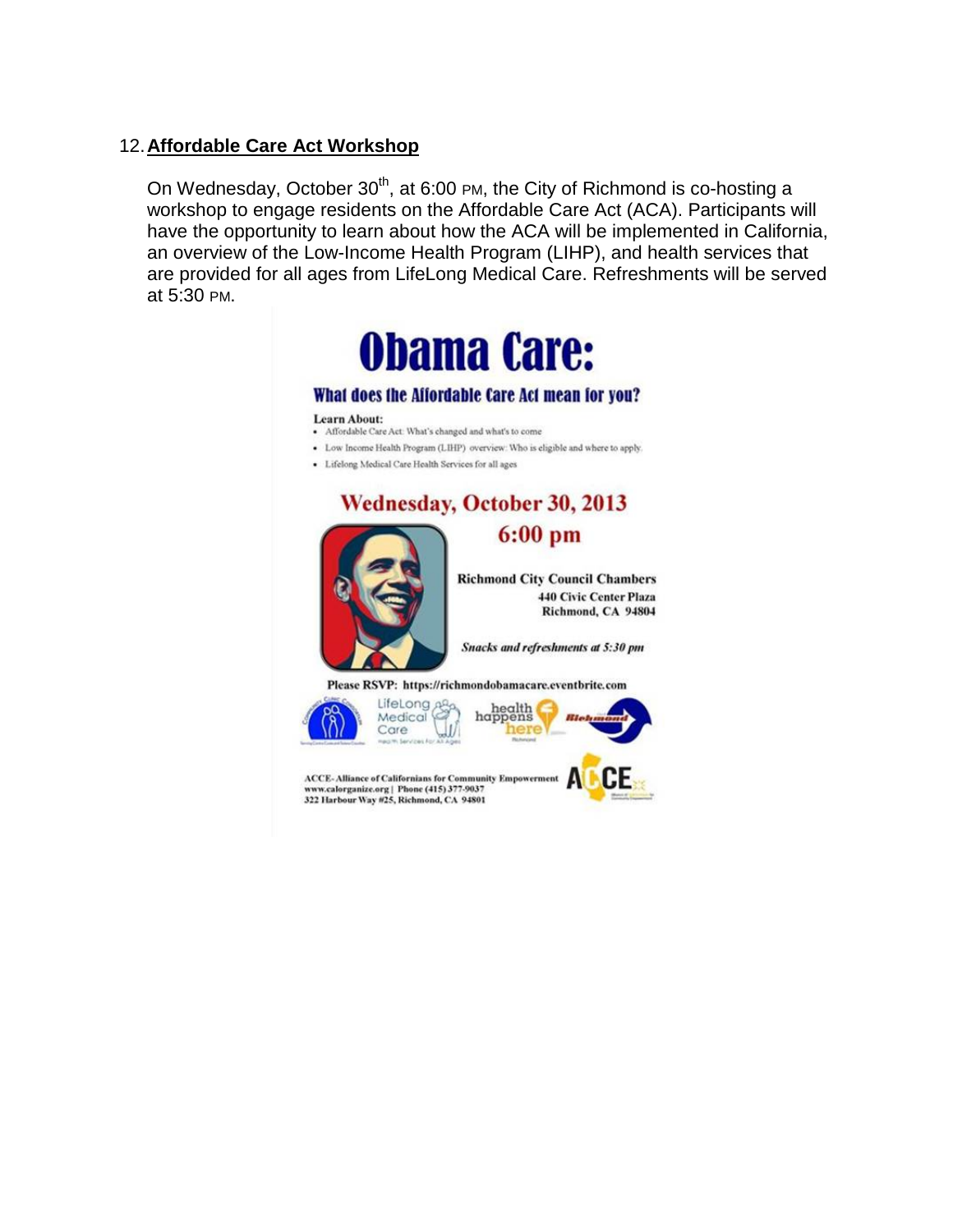# **Obama Care:**

#### ¿Que significa la reforma de salud para usted?

#### Aprende sobre:

- · Reforma de Salud: Que ha cambiado y lo que esta por venir
- · Información general del programa de salud para personas de salud para personas de bajos recursos (LIHP) ¿Quien es elegible y donde aplicar?
- · Servicios de salud Lifelong Medical para todas las edades

![](_page_10_Picture_6.jpeg)

## 13. **Recreation Highlights**

#### Disabled Peoples Recreation Center

In collaboration with Friends of Disabled Children, Inc., the Disabled People's Recreation Center (DPRC) hosted their 8<sup>th</sup> Annual Garage Sale. The Adult Morning Program (AMP) participants were excited about this event, and were a big help organizing and categorizing all the donations, and loading the van for deliveries. Proceeds from the event will provide mini-grants for Special Education classes in West Contra Costa County Unified School District, scholarships, and DPRC funding for a variety of events. The event also increases public interest and understanding of children and adults with disabilities.

#### Senior Center

The Senior Center will host its annual Halloween Party on Saturday, October  $26<sup>th</sup>$ . There will be a costume contest and the Richmond Fire Department will be present to help serve meals. For ticket information contact the Senior Center at (510) 307-8087.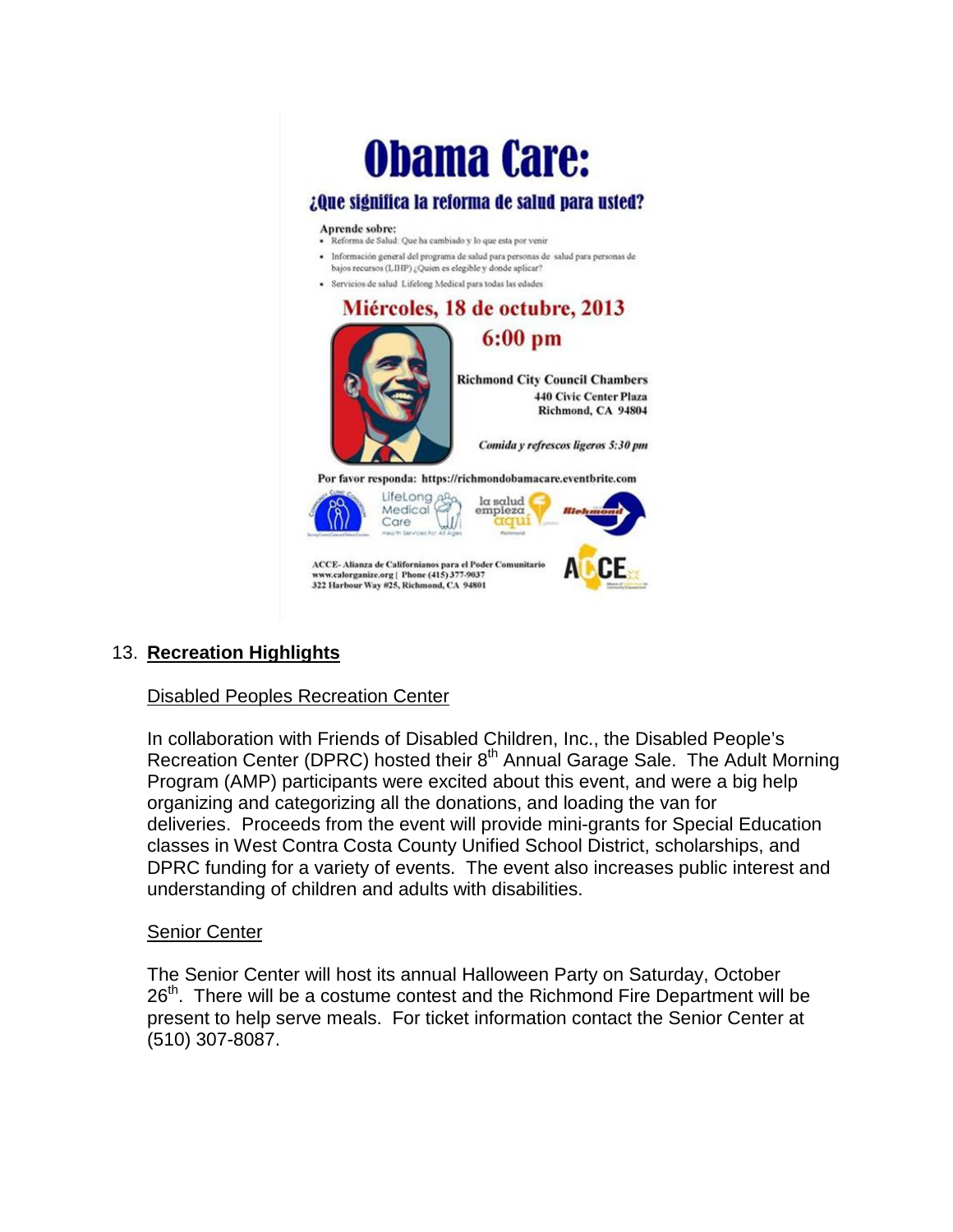## 14. **Public Works Updates**

Facilities Maintenance: Electricians repaired wire theft on Seacliff Drive and the knocked down signal on Richmond Parkway and Goodrick Avenue, and built and installed traffic signal heads for Castro Street.

![](_page_11_Picture_2.jpeg)

Repaired Wired Theft on Seacliff Drive

Utility Workers auto-scrubbed Civic Center Plaza, pressure-washed the BART Station, cleaned the carpets in both buildings of City Hall, and maintianed the 29 City-owned buildings.

![](_page_11_Picture_5.jpeg)

Auto-Scrub of Civic Center Plaza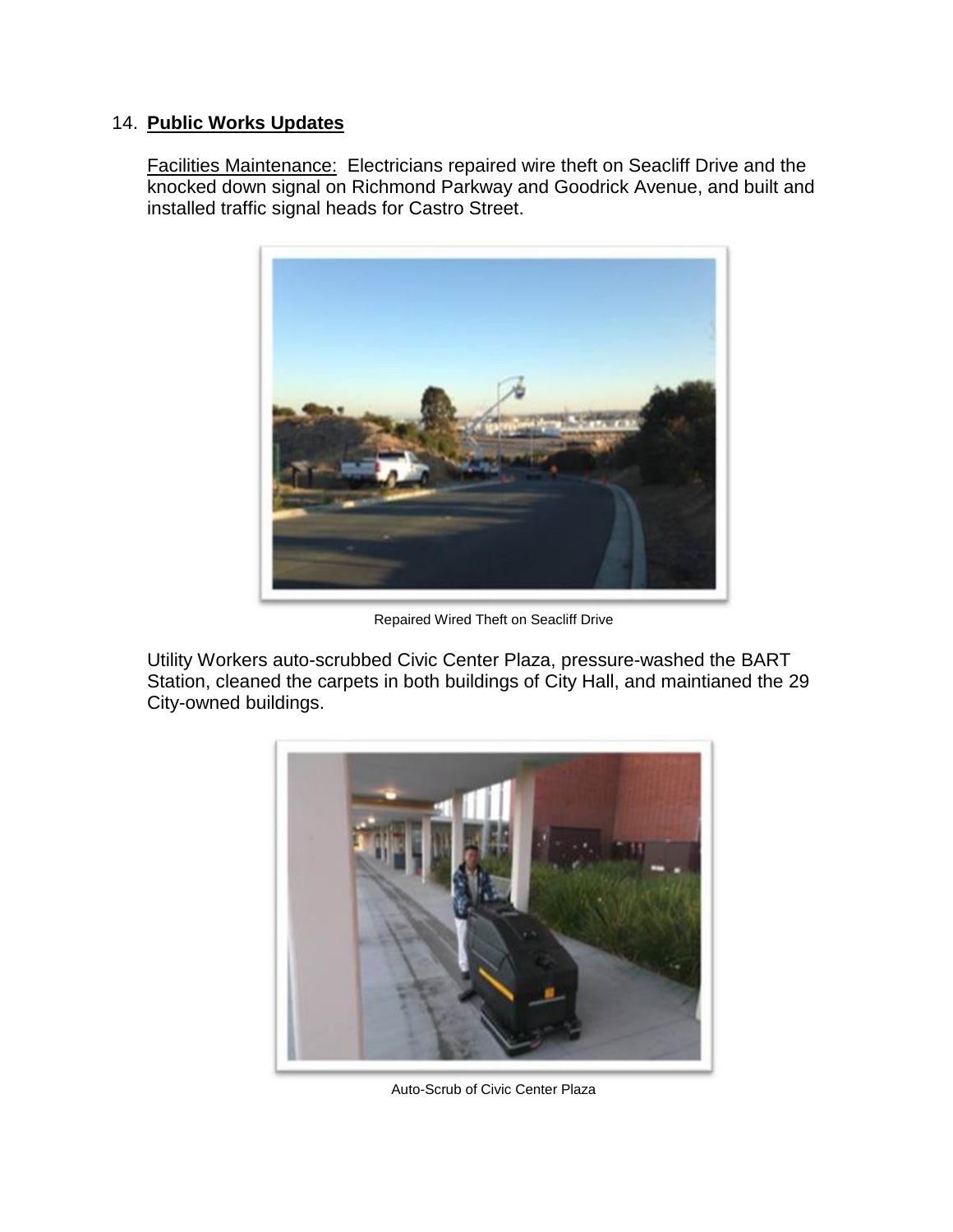Parks and Landscaping Division: This week, Point Molate Beach Park reopened to the public, crews continued with site preparation for the Kaboom! Project at Belding-Garcia Park, prepared for the Arbor Day Tree Planting event at Lucas Park on October 19<sup>th</sup>, and performed vegetation management on the Tewksbury Bike path.

![](_page_12_Picture_1.jpeg)

Point Molate Beach Park

The Tree Crew trimmed, cut down or ground stumps of trees on Bissell Avenue, Harbour Way South, 8th Street and at Belding-Garcia Park. Crews also inspected the roots to a tree on Harbour Way South and  $8<sup>th</sup>$  Street.

Streets Division: Crews grinded and paved Alameda Avenue from South 56<sup>th</sup> Street to San Pablo Avenue, paved pathways at Belding-Garcia Park, hauled grindings from previous paving jobs, and worked from the outstanding pothole and sidewalk list.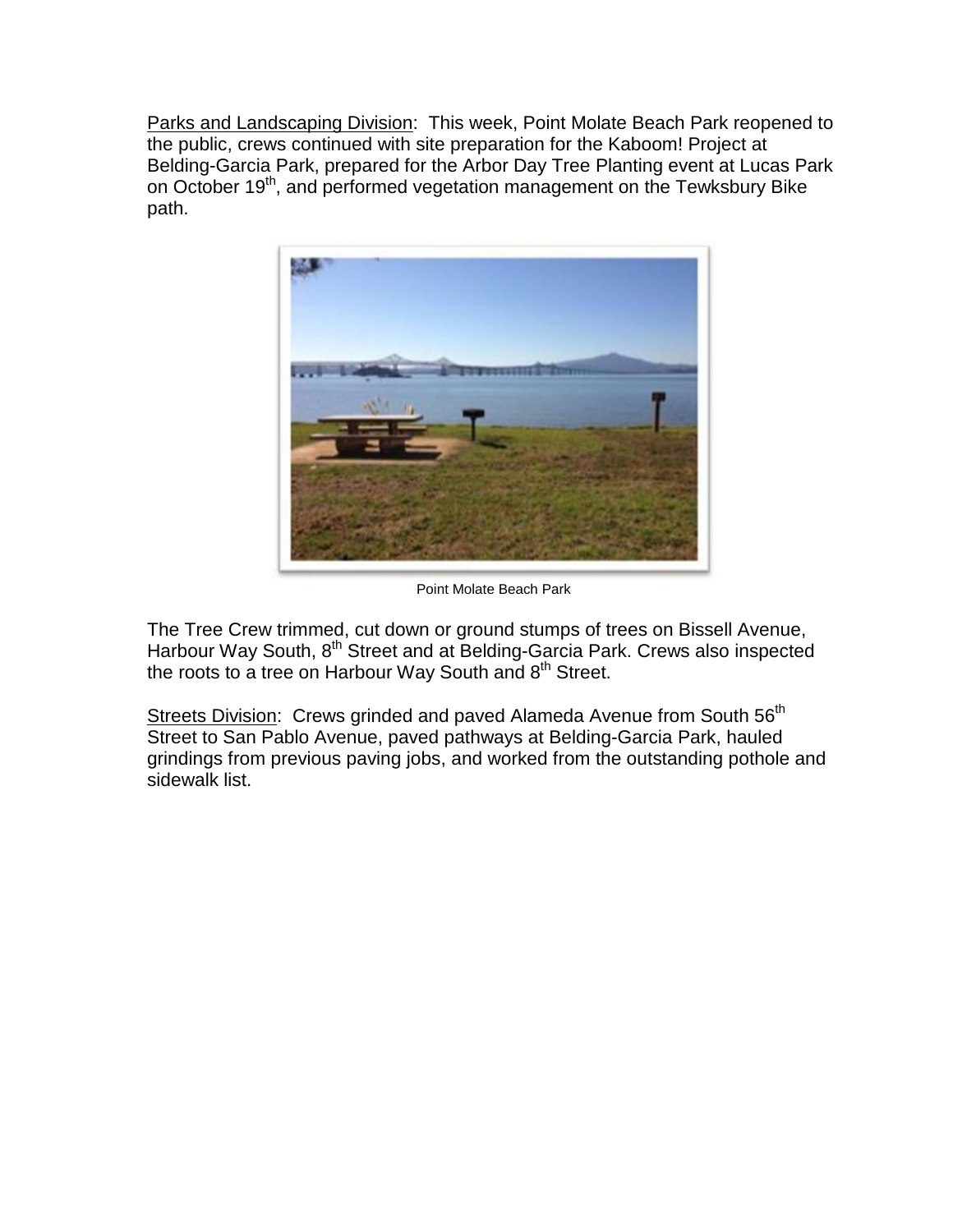![](_page_13_Picture_0.jpeg)

Paving on Alameda Avenue

Street sweeping performed commercial and residential sweeping services for the second Monday and the third Tuesday through Friday in the May Valley, Vista View, Clinton Hill I, North Richmond, Iron Triangle, North and South Belding Woods, Atchison Village, Sante Fe, Coronado, Marina Bay, and Point Richmond neighborhood council areas.

Signs and Lines crews installed 8 new signs, fabricated 2 signs for the Bay View Library, installed 19 banners by the libraries, installed pavement messages on Payne Avenue, added rumble strips on Barrett Avenue, and repainted 2,482 feet of red zones.

![](_page_13_Picture_4.jpeg)

Installed E-Book Banners